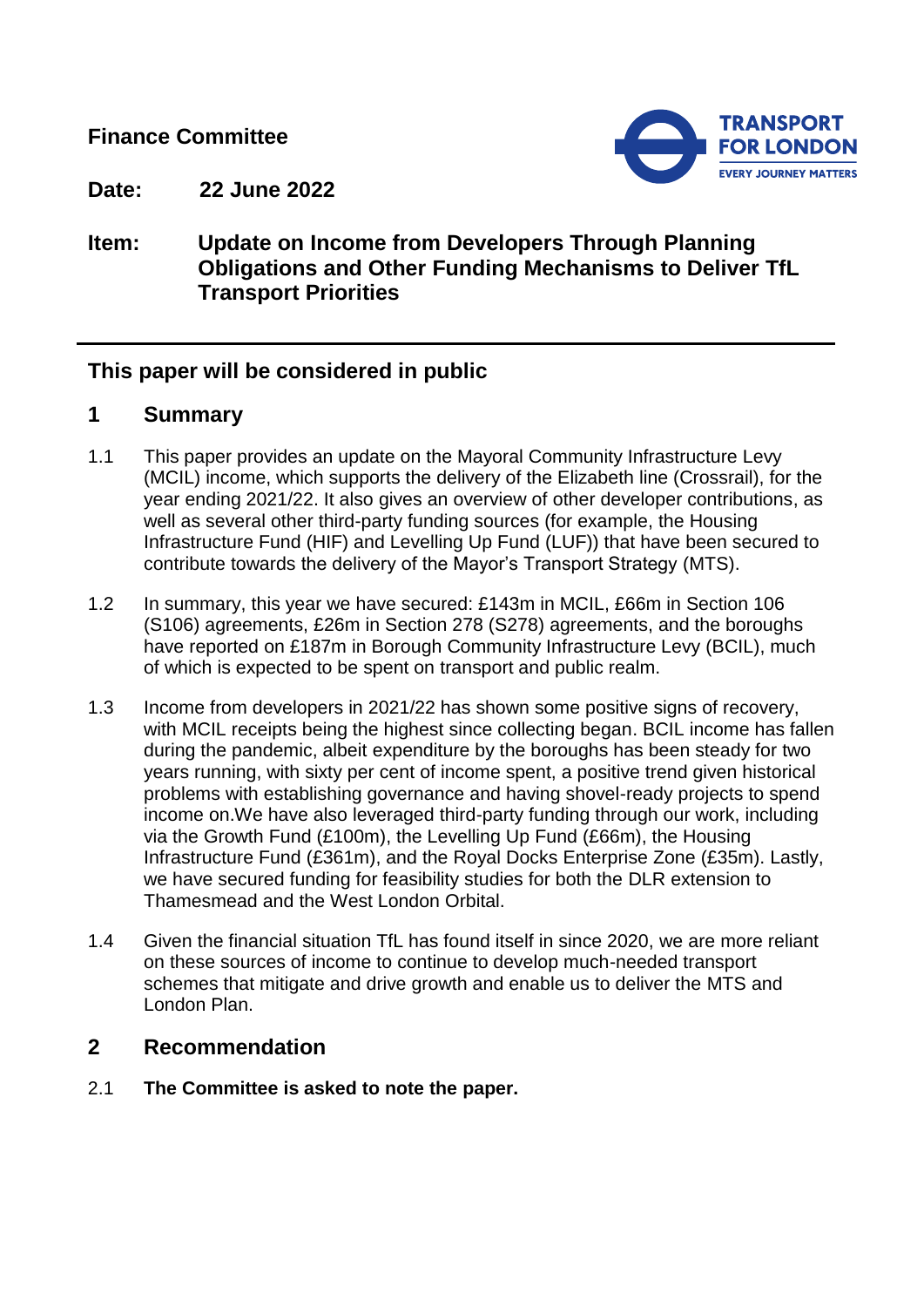# **3 Background**

- 3.1 TfL City Planning appraises the transport impacts of proposed developments and negotiates appropriate transport mitigations with developers and boroughs to ensure 'good growth'. The team is responsible for:
	- (a) advising the Mayor on the transport issues related to planning applications of potential strategic importance referred to him. The team attends weekly Mayoral and Deputy Mayoral Planning meetings to ensure that TfL's requirements and priorities are understood; and
	- (b) responding to consultations carried out by local planning authorities in London on the transport implications of planning applications which are not referable to the Mayor.
- 3.2 The amount of developer income secured is intrinsically linked to the level of development activity and implementation of planning permissions. Development activity tends to be cyclical, and it is strongly influenced by local, national, and international factors including the impact of the pandemic, the UK's departure from the EU, and the impact of fuel and construction material prices, exacerbated by inflation and the war in Ukraine. More than 800 applications were referred to the Mayor in 2021/22, many involving significant TfL input.
- 3.3 This paper provides information for the 2021/22 financial year on:
	- (a) contributions for Crossrail through the MCIL and the Crossrail Supplementary Planning Guidance (SPG);
	- (b) income from BCIL;
	- (c) S106 and other developer contributions for transport projects; and
	- (d) other funding mechanisms contributing to transport.

## **4 Developer contributions for Crossrail**

- 4.1 The Crossrail funding agreement between Government and TfL required us to raise £600m by 31 March 2019 from developer contributions. This would be through a combination of Crossrail S106 planning obligations (as set out the in Crossrail SPG) and MCIL. By the deadline, £726m had been collected, however, due to an increase in cost, a funding package including a £1.3bn loan between the Department for Transport and the GLA was agreed between Government, the GLA and TfL. This loan is due to be repaid using Business Rate Supplement (BRS) and MCIL. This requires MCIL to support Crossrail beyond the original, agreed amount.
- 4.2 In 2020, a revised funding package was agreed due to further cost increases. For this, the GLA borrowed £825m, which is to be repaid through BRS and MCIL. This required an amendment to the CIL Regulations 2010, which allows the GLA to use MCIL to fund Crossrail until 31 March 2043. Given trends in MCIL income, we currently anticipate paying off the debt before 2043.
- 4.3 In 2019 a revised MCIL charging schedule (MCIL2) superseded both MCIL1 and the Crossrail SPG. MCIL2 charges apply to development granted planning permission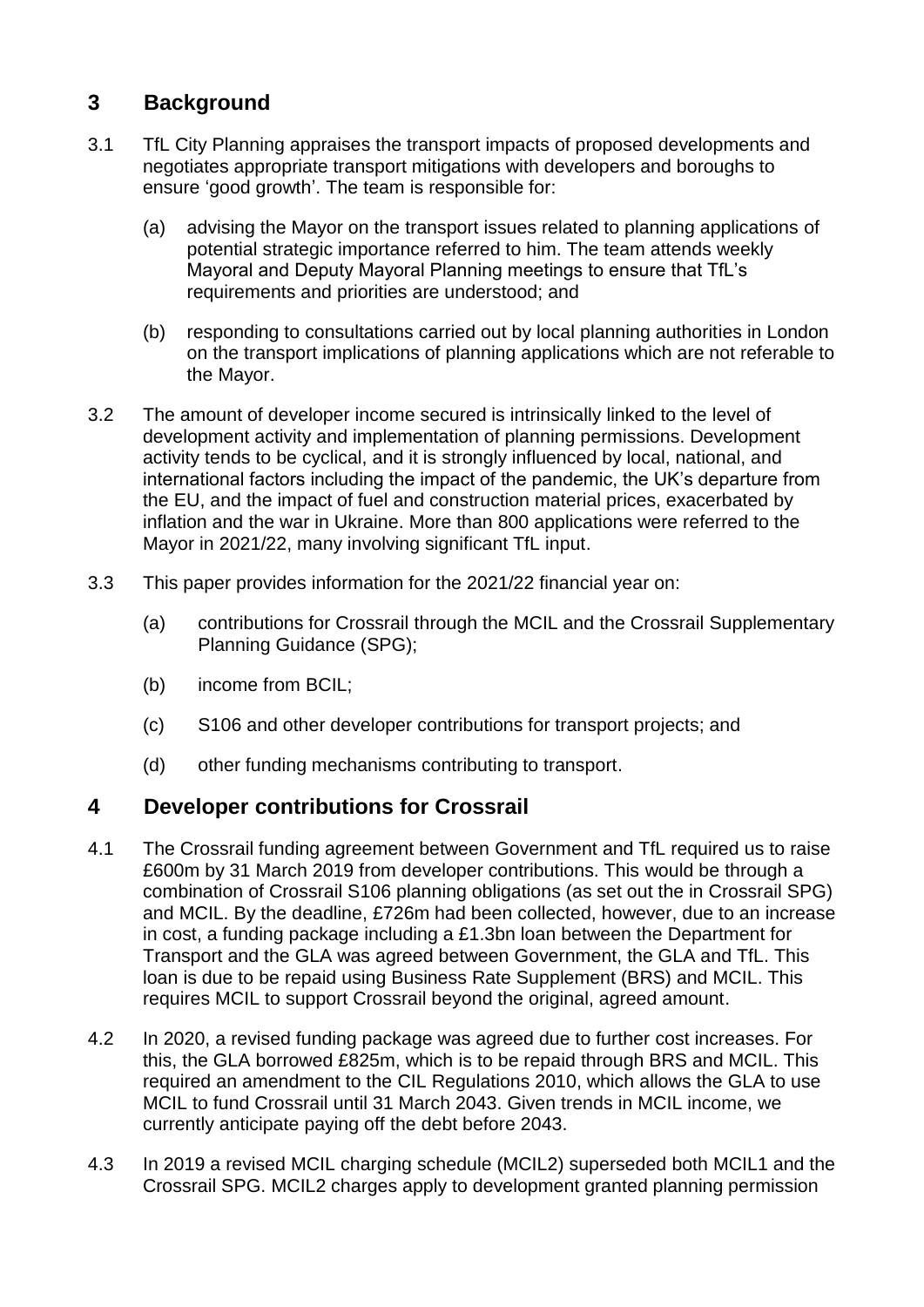from 1 April 2019. Developer contributions (MCIL1, MCIL2 and Crossrail SPG receipts) are a vital funding stream for the project. The cumulative value of combined MCIL and Crossrail SPG receipts since 2012 (shown in Figure 1) has now reached almost £1.2bn.



**Figure 1: Cumulative MCIL and S106 Crossrail receipts**

4.4 MCIL is paid as development commences, and the number of individual payments is an indicator of developer activity. Figure 2 shows MCIL income and the number of payments. This shows that payments were static in 2017/18-2019/20 (around 2,400 per year), and that in 2020/21 the number of payments dropped only marginally during the pandemic (to 2,236). Payments have since bounced back and income from MCIL was £143.1m, the highest return since charging commenced. Factors which may have contributed to this include Government's 'Help to Buy' initiative (which ends this year) and increased activity in the Build to Rent sector, both of which have bolstered development activity.



**Figure 2: Annual MCIL receipts and number of payments since April 2012**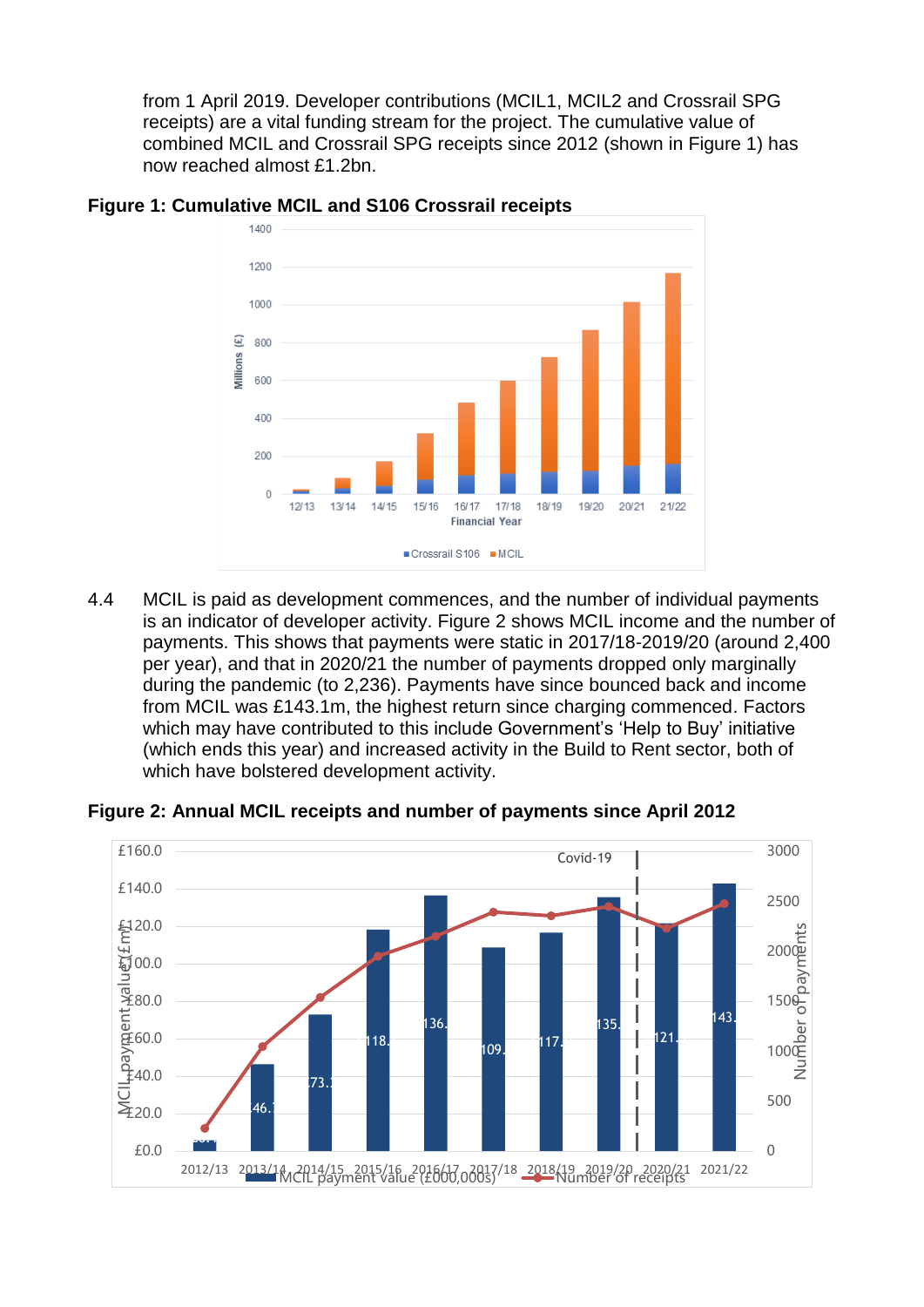- 4.5 Figure 3 shows the distribution of cumulative MCIL receipts in London. Tower Hamlets and Westminster have the highest returns, with total receipts of £102.7m and £98m, respectively. Authorities that have returns of more than £50m continue to be concentrated in central and inner London, either side of the river Thames, including City of London, Wandsworth, and Westminster.
- 4.6 A block of authorities in outer east London (Redbridge, Havering, Barking and Dagenham and Bexley), have cumulative receipts of less than £10m each. This contrasts some outer north and west London authorities, for example Barnet and Hounslow have returns of more than £30m, and Brent has a return exceeding £40m.



### **Figure 3: Total MCIL received by collecting authority**

### **MCIL2 uplift and the biennial review**

4.7 Figure 4 shows the proportion of income comprised of MCIL1 and MCIL2 since the latter was introduced in 2019. The value of MCIL2 payments has continued to increase; MCIL2 receipts are now 75 per cent of the return (£106.9m). We anticipate that this will continue next year, but the value of MCIL2 payments may settle at around 90 per cent as the collection of historic MCIL1 payments continues.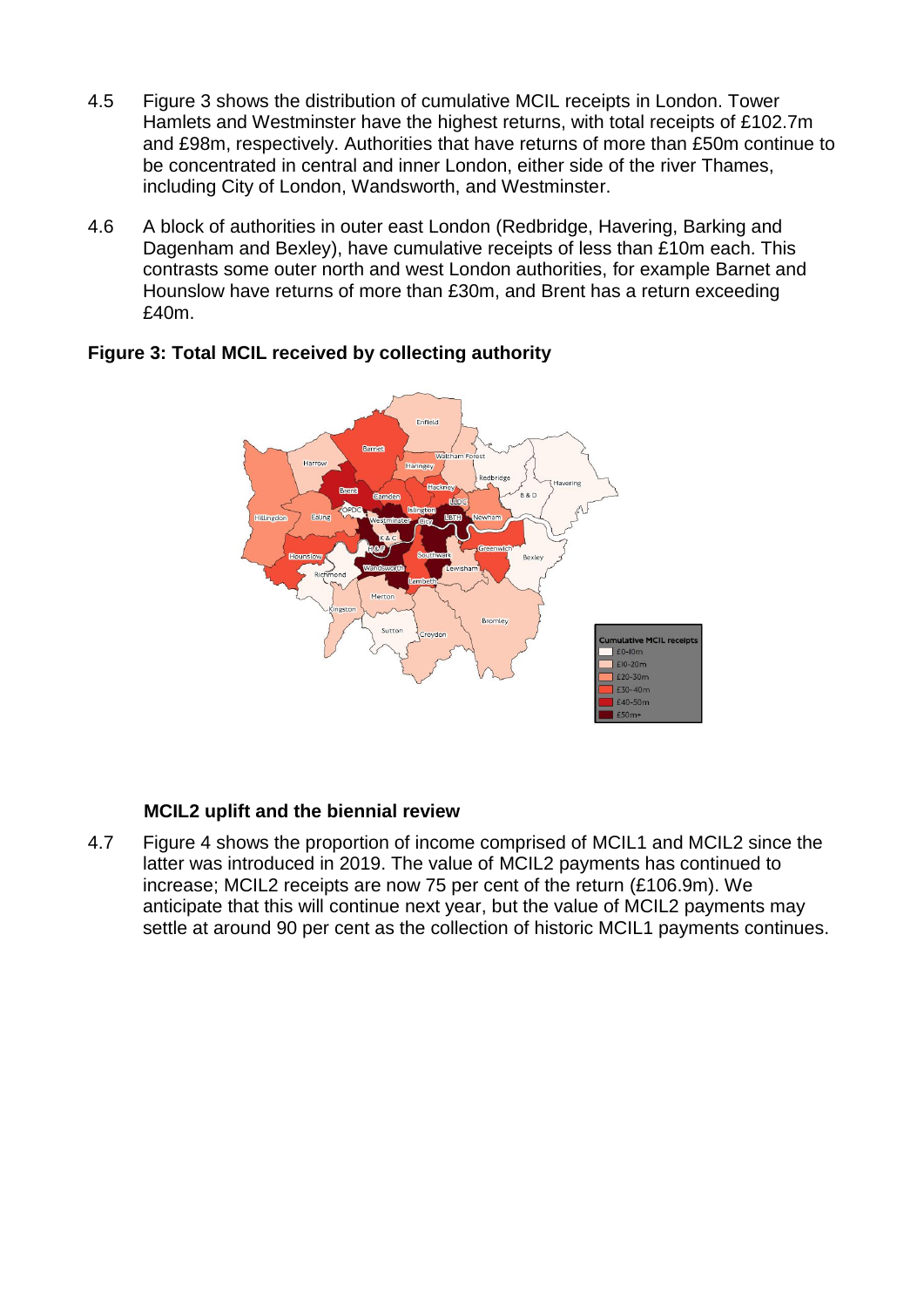

#### **Figure 4: Proportion of income comprised of MCIL1 and MCIL2 since 2019/2020**

4.8 As part of the Mayor's commitment to monitoring the operation of MCIL, a biennial review was due to take place in 2021. However due to market uncertainty created by the pandemic, this was put on hold and will now commence in Autumn 2022.

# **Crossrail SPG**

- 4.9 On 1 April 2019, the Crossrail SPG was superseded by the MCIL2 Charging Schedule. However, TfL continues to collect obligations that were secured prior to the implementation of MCIL2 on sites that are still under development.
- 4.10 Crossrail S106 payments received in 2021/22 were £11.2m (less than half of the £25.4m collected last year). Last year's receipt was an outlier, and income this year reflects the expected decline in these receipts and is comparable to previous years (£6.8m in 2019/20 and £9m in 2018/19). Payments in 2021/22 are from nine developments in City of London, Islington, and Tower Hamlets. This brings the cumulative total of Crossrail S106 payments £161.3m, which represents 16 per cent of Crossrail payments received to date.

# **5 Local Planning Authority CIL (BCIL)**

- 5.1 BCIL is a charge on new development that creates more than 100m2 net additional floorspace or creates a new dwelling where it is less than this. The boroughs, City of London, and Mayoral Development Corporations (MDCs), in their role as Local Planning Authorities, can set BCIL rates and collect funds which are for infrastructure to support growth. A portion of funds collected, between 15-25 per cent, is required to be spent in consultation with the local community and is known as Neighbourhood CIL (NCIL).
- 5.2 BCIL receipts make a significant contribution to the delivery of a range of infrastructure projects across London. Currently, there are only two out of the 35 collecting authorities in London without an adopted BCIL charging schedule (Ealing and Old Oak and Park Royal Development Corporation).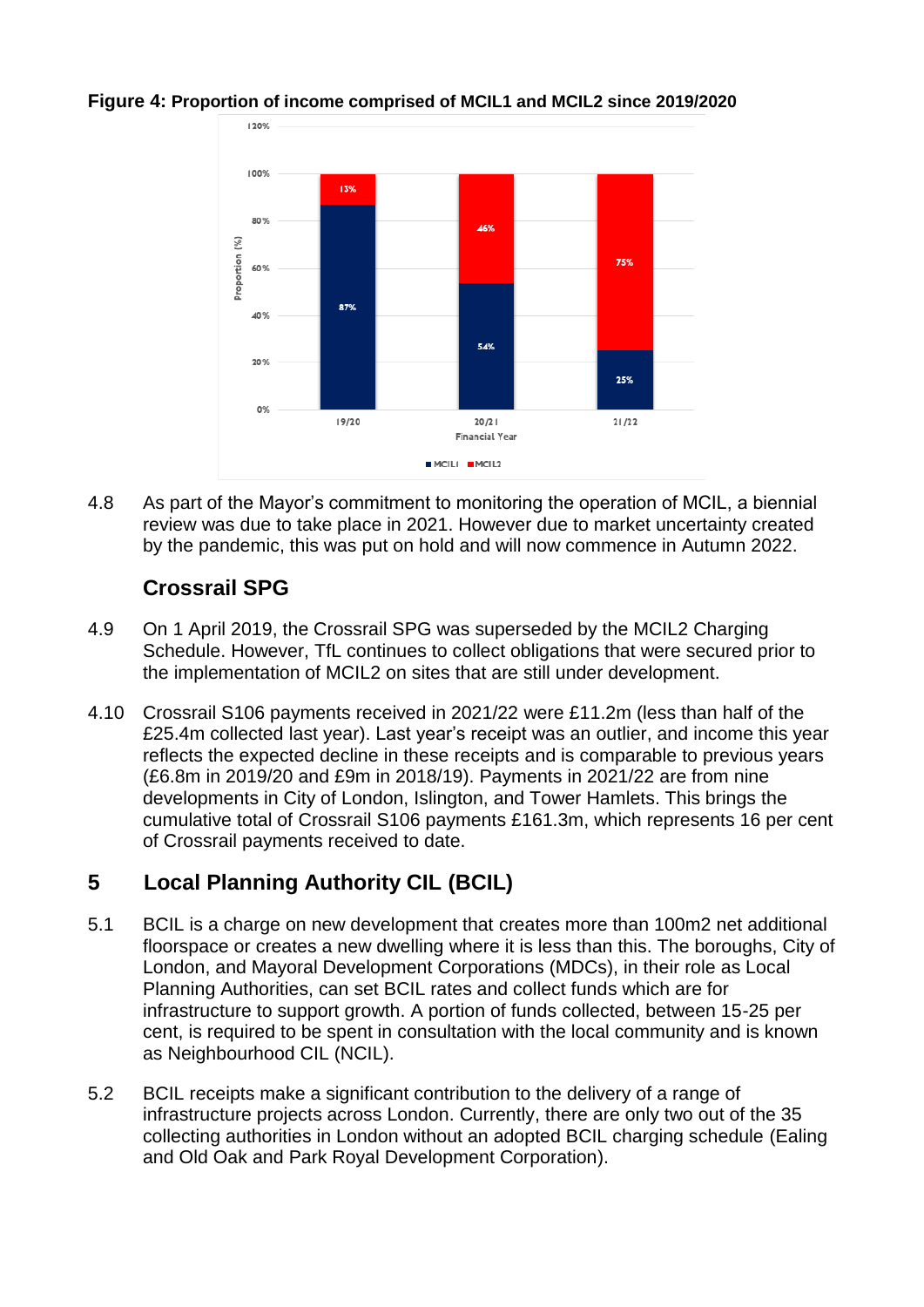5.3 The data set out in this paper is from Infrastructure Funding Statements (IFS) that charging authorities are required to produce under the CIL Amendment Regulations 2019. The IFSs include details of CIL and S106 income and expenditure, and future committed spend. They must be published by 31 December each year, and as CIL reporting is retrospective, the BCIL figures in this paper refer to the 2020/21 financial year.

## **2020/21 BCIL receipts in London**

- 5.4 There is substantial variation in the level of BCIL receipts generated, reflecting several factors including levels of development activity and BCIL rates (which are linked to viability). In 2020/21, Tower Hamlets (£47.7m), Wandsworth (£23m) and Brent (£15.3m) had the highest receipts, while Greenwich (£1.02m) and Havering (£511k) had the lowest. Notably, Havering only adopted their CIL Charging Schedule in late 2019 and it is anticipated that their income will increase as developments subject to the new charge commence. Similarly, Bromley adopted their first charging schedule in 2021 and will report BCIL income from 2022/23.
- 5.5 Figure 5 shows annual BCIL receipts collected by the charging authorities with levies in place in 2020/21. BCIL receipts passed the £1bn mark in 2020/21 and amounted to £1.136bn by the end of the financial year. Figure 6 shows a year-onyear increase since 2013/14 to £288m in 2019/20. However, in 2020/21 there was a substantial decrease in annual income due to the pandemic and its impact on development activity. It is important to note that there are still three authorities which have yet to report, and these include some areas which historically have had high levels of development. Therefore, it is likely that the final figure will be above £200m. If the BCIL trend follows that of MCIL in 2021/22, BCIL income is likely to quickly rebound to pre-pandemic levels. Moreover, BCIL receipts from authorities that have either introduced BCIL for the first time or have increased their rates should bolster the BCIL total next year.



# **Figure 5: Annual Borough CIL receipts (excluding admin fee)**

5.6 Unlike MCIL, which can only be spent on strategic transport infrastructure, BCIL can be spent on a range of infrastructure that supports growth in line with local plans.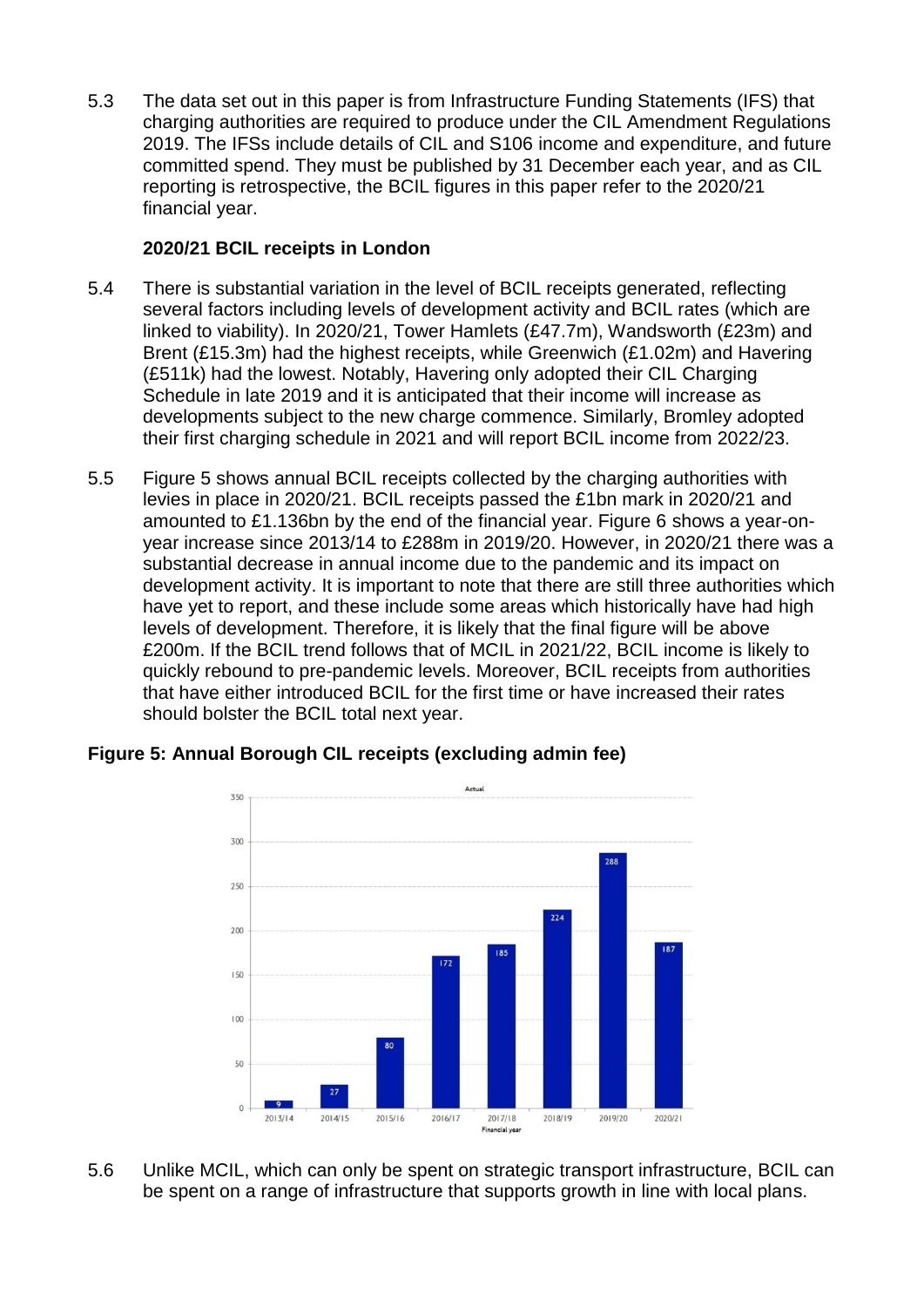This means that collecting authorities face competing demands for this funding, from healthcare and education to open space and transport, and these pressures are only increasing with the impacts of austerity and the pandemic.

- 5.7 2020/21 saw a decrease in BCIL expenditure, from £167.7m in 2019/20 to £110m, although this is around 60 per cent of all funds received, similar to the proportion spent in 2019/20. Figure 6 shows a breakdown of BCIL spend in 2020/21 by infrastructure type. Almost half of all expenditure (£51.3m) was spent on transport and public realm. It is expected that the pressures faced by local authorities may increase the competition transport projects face when applying for this funding in coming years.
- 5.8 BCIL continues to be spent on a wide range of transport projects both of value to TfL and the delivery of the MTS. Some headline examples include Greenwich spending £412k toward the fit-out costs for the new Woolwich Arsenal Elizabeth line station. This is part of a £15m allocation of S106 and BCIL funds towards the station fit out. Similarly, a significant amount (£7.1m) was spent by Barnet on roads and pavements and Brent spent £6.2m on public realm improvements in Wembley.

#### **Figure 6: BCIL expenditure by infrastructure type 2020/21**



### **TfL and BCIL**

- 5.9 The London Plan reflects the fundamental importance of transport provision in enabling 'good growth' and unlocking sites. Future allocations of BCIL indicate that there is currently around £70m of BCIL allocated but not spent, with 64 per cent of this allocated to transport and public realm projects. Hounslow West station is an example where TfL and LB Hounslow have worked closely to allocate funding for Step Free Access (SFA). This culminated in TfL submitting a successful BCIL bid for more than £1m towards initial phases of the project. TfL will continue to work with Hounslow to identify further funding for the project.
- 5.10 TfL will continue to work with the BCIL charging authorities to identify opportunities to fund shared transport priorities using BCIL, with work currently ongoing to create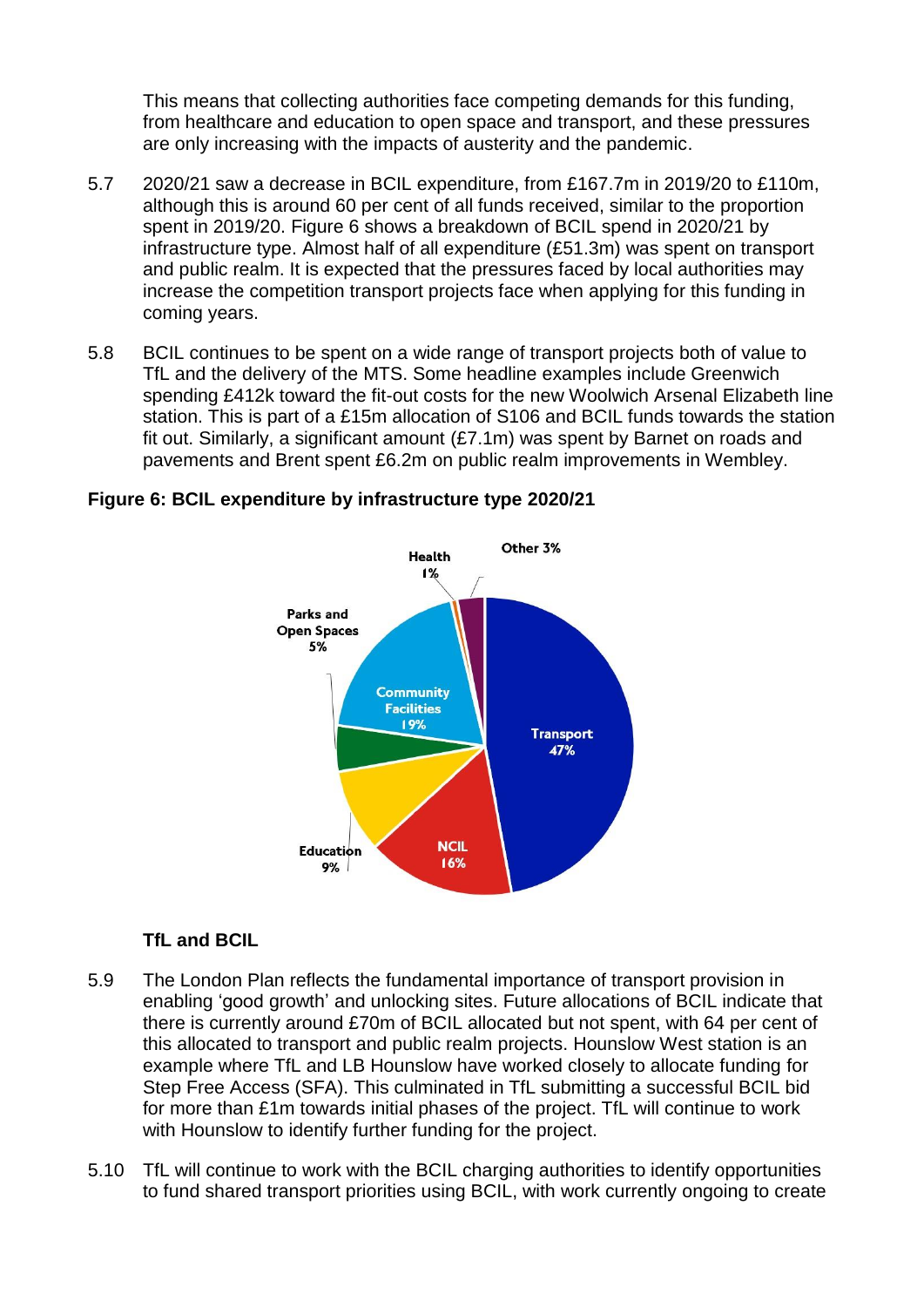a strategic process for this within TfL. This will enable us to be proactive in supporting authorities that are allocating BCIL towards transport.

### **Neighbourhood CIL (NCIL)**

5.11 In 2020/21 NCIL spend was £17.9m (See Figure 6). Unlike BCIL, NCIL is spent in consultation with the local community. In some areas communities have identified transport as a priority. This is often where there are concerns about road safety. Whilst these are often smaller projects with lower values, they represent opportunities for TfL to engage with Londoners and apply for funding for improvements to transport infrastructure. In 2022, Camden allocated around £30k to two projects on the TLRN (Transport for London Road Network) through this process.

## **6 Ensuring appropriate transport mitigations – S106**

- 6.1 Planning applications are often approved subject to a package of mitigation measures (including transport) which reflect negotiations by TfL and the GLA with developers and the local planning authority. TfL seeks for transport requirements to be prioritised and aims for developments to promote active travel, contribute appropriately to public transport, and minimise road network impacts.
- 6.2 Measures we negotiate vary in type and scale but must all be within the established legal test for S106 planning obligations (related to the development, necessary to make the development acceptable in planning terms, and fairly and related in scale and kind to the development) as defined by the Community Infrastructure Levy Regulations 2010. These obligations can cover works and projects at any scale, from minor works (for example bus stop improvements or wayfinding) up to large multimillion pound projects, such as the Barking Reach Power Station project – a package of transport mitigation that includes funding for a station and significant bus service enhancements and prioritisation.
- 6.3 TfL negotiated a total of £65.9m in S106 contributions in 2021/22. This is a 26 per cent increase on the previous year which secured a total of £50.2m of contributions. Most of these contributions were for bus network improvements, (£45m in 2021/22). This is more than double that secured in 2020/21 (£20.6m).
- 6.4 As well as securing funds, we also secure works carried out by developers on site, for instance a new entrance to King's Cross station from the Belgrove House development. It is important not to underestimate the significance of benefits derived from this; it materially contributes to the continued improvement of London's transport network despite not always being quantified in financial terms.
- 6.5 In 2021/22, 88 new agreements (27 per cent up on 2020/21) were added to those we actively monitor for implementation each quarter, bringing the total to 947. Of these, TfL is a signatory to 109 agreements. Notably, there is a time lag between negotiation/signing of S106 agreements and receipt of funds, with income linked to delivery of the development and triggers within the agreement being met.
- 6.6 TfL also negotiates S278 agreements for highway improvements on the TLRN ranging from small-scale improvements such as footway renewal to larger works. In 2021/22 £4.5m was recovered from developments to cover TfL resourcing costs and around £26m of capital improvements were delivered on critical infrastructure to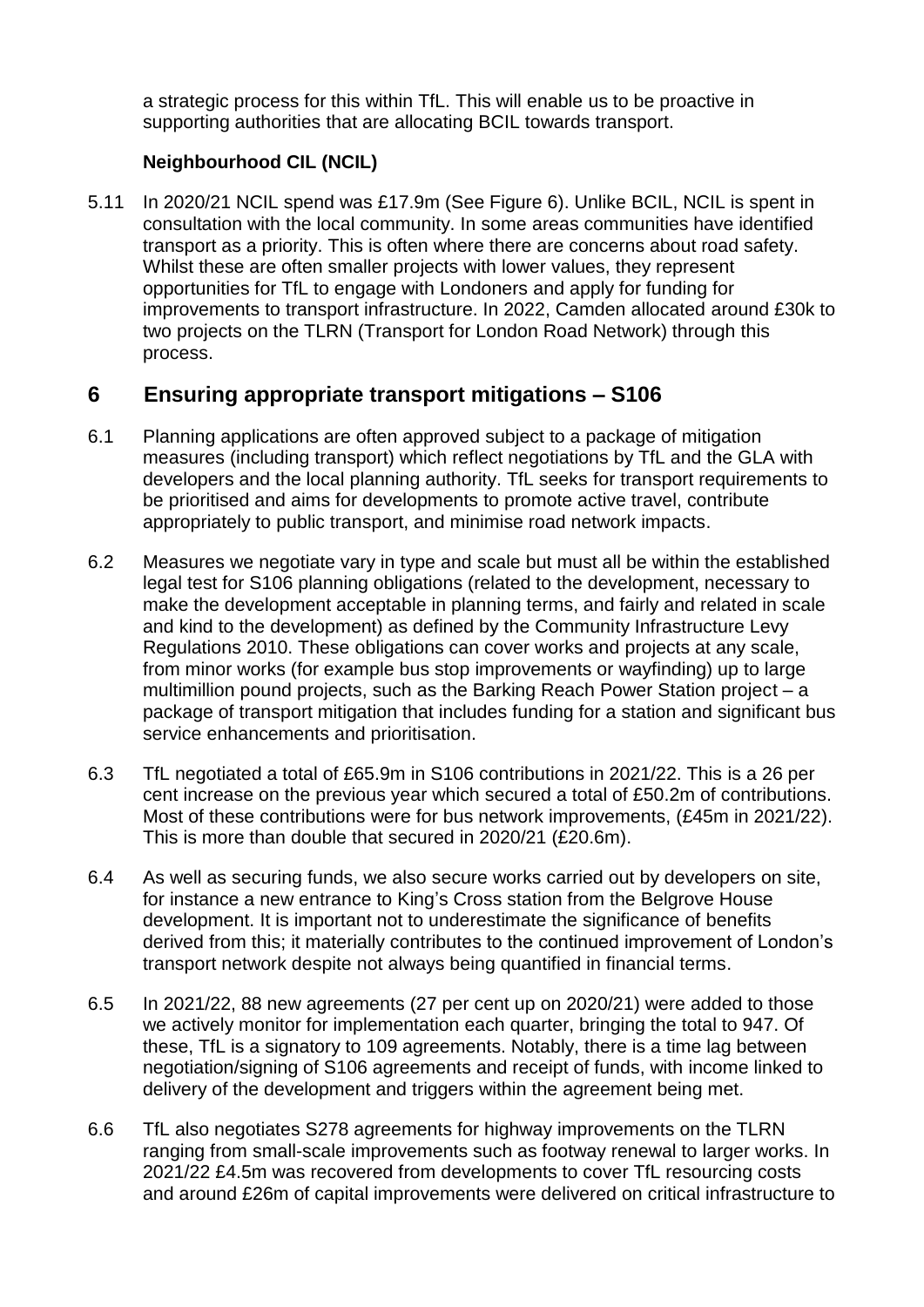support delivery of homes and jobs in London and delivering Healthy Streets and Vision Zero in developments. These schemes are funded (and often maintained) by developers at no cost to TfL. Examples of large-scale work completed this year are: Victoria Nova Development signalisation and asset renewal (£1.2m), Southall Green Quarter bridge infrastructure (£20m) and public realm/highway improvements facilitating development around Bishopsgate (£3m) and Nine Elms Battersea Power Station developments (£2.1m).

# **7 Other third-party funding sources**

- 7.1 TfL continues to face a challenging financial situation following the coronavirus pandemic, so it is even more important for TfL to proactively seek new sources of funding. We are currently unable to commit to Growth Fund projects and the halting of work across programmes, combined with uncertainty, has created significant challenges for agreed schemes which assumed a TfL contribution in an overall funding package.
- 7.2 Nonetheless, we have continued efforts during 2021/22 to maintain and identify further third-party funding to deliver the MTS and contribute to infrastructure priorities. Updates and brief information on some key projects are provided below.

### **Using the TfL Growth Fund to secure third-party contributions to schemes**

- 7.3 The Growth Fund is focused on leveraging significant third-party funding (from developers, boroughs, and Government) to maximise the benefits of TfL's contribution. Importantly, the Growth Fund does not just enable new homes, but also delivers wider TfL Business Plan and MTS priorities, including mode shift, net zero ambitions, step-free access, Healthy Streets, and station upgrades.
- 7.4 The Growth Fund's current portfolio unlocks and supports over 55,000 homes and has currently secured around £100m third party funding against £93m TfL spend on projects scheduled for delivery up to 2029/30 (including Colindale, Leyton, Tottenham Hale, and Pontoon Dock).
- 7.5 TfL's revised budget classifies all Growth Fund schemes as fully meeting the Mayoral objectives but 'contingent on additional funding'. This means that despite Growth Fund projects having a strong commitment and significant degree of thirdparty funding secured, a further commitment by Government or other sources – and/or a more certain position on TfL funding and finances – is needed to progress them. Under the 'managed decline' scenario, the Growth Fund would end. Under 'Financially Constrained', the pre-pandemic programme could continue, with a small pipeline of future projects targeted at the most critical areas.
- 7.6 Over the last year, we have continued to review the programme, considering the recent funding agreement with Government and, where necessary, identifying other funding streams to progress the projects. Colindale station upgrade and Leyton station upgrade are two projects with particularly urgent deadlines and decision points in 2022/23. We are working closely with the GLA, Government, boroughs, and other partners to discuss these matters.

## **Levelling Up Fund (LUF)**

7.7 Government recently announced the second round of the LUF following the first round in 2021. This £4.8bn fund supports capital investment in local infrastructure to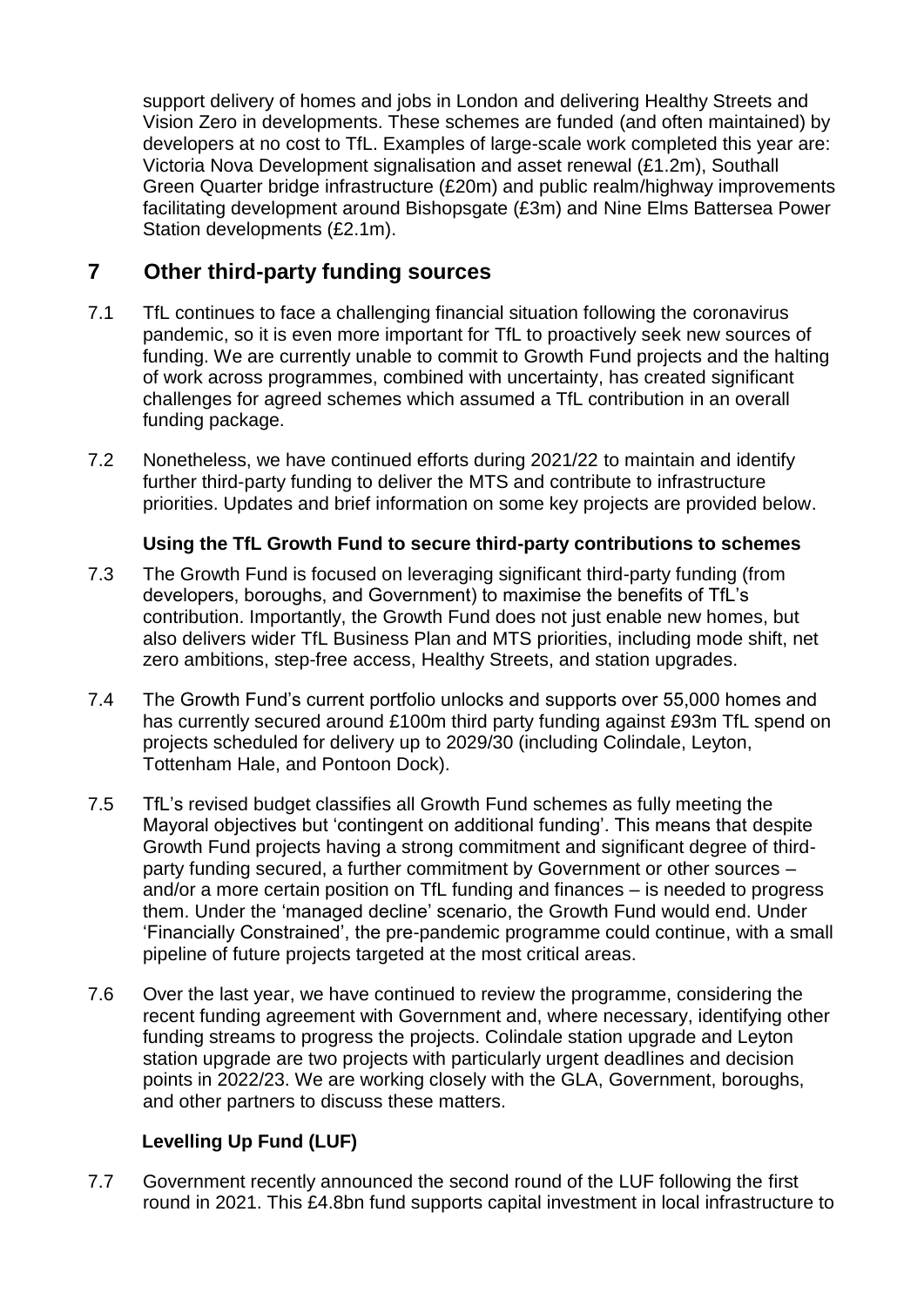2024/25 (round 1) and 2025/26 (round 2) across culture, regeneration, and transport themes. All transport bids require the approval of the relevant authority responsible for delivering them, which means that TfL has a role in endorsing bids.

- 7.8 TfL supported borough bids for transport, and £56.2m was allocated in the first round to proposals across three boroughs:
	- (a) Newham: Connections to Opportunity bid (building a new bridge over the River Lea (£19.8m)) and 15 Minute Neighbourhoods bid (connecting 75,000 residents to vital infrastructure by a 15-minute walk or cycle (£19.9m));
	- (b) Ealing: Connecting Northolt Station to White Hart Roundabout bid (£7.2m); and
	- (c) Tower Hamlets: Transforming Whitechapel Road bid (£9.3m).
- 7.9 As well as working with boroughs to deliver their projects, we are also providing support for the second round of LUF. Bidding for this round has commenced (the deadline for submissions is 6 July). All areas in the UK, including London boroughs, are invited to submit bids of up to £20m each. The GLA/TfL is eligible to submit one transport bid of £20m, or up to £50m by exception.

### **Royal Docks**

- 7.10 The Royal Docks Enterprise Zone Delivery Plan (EZ) is a programme that seeks to transform the Royal Docks and accelerate the delivery of commercial space. The GLA will forward fund the EZ delivery plan through prudential borrowing, to be repaid from business rates generated over the life of the EZ. Developer contributions will also contribute to infrastructure required.
- 7.11 The EZ is expected to contribute £35.7m to the DLR upgrade, with potential further monies earmarked post plan. TfL has received £3.75m for feasibility and design work on several stations. However, a review in early 2020 has (following some increases in costs and risk) led to a reprioritisation of the work, which will now focus on Pontoon Dock, Royal Victoria, Thames Wharf and Canning Town.

### **Housing Infrastructure Fund (HIF)**

- 7.12 The HIF is a Government capital grant programme of up to £5.5bn which the Department for Levelling Up, Housing and Communities (DLUHC) expects to deliver hundreds of thousands of new homes across England. Grant funding has been awarded to local authorities on a competitive basis for new infrastructure that will unlock homes in the areas of greatest demand. TfL, working with the GLA, successfully bid for two packages of investment for the DLR and the East London line (ELL) to support development in Newham and Tower Hamlets, and Southwark and Lewisham, respectively. Over the past year, there has been significant ongoing work to seek to maintain the highest priority elements of these projects considering the challenges created by the pandemic and cost increases. TfL has continued working with Government to agree the terms and conditions attached to the funding.
- 7.13 On the DLR HIF bid, TfL entered a grant determination agreement (GDA) with the GLA and DLUHC in December 2020 to receive £281m from Government to purchase up to 14 additional DLR trains and to expand Beckton DLR depot. This agreement went "unconditional" in July 2021 when, after further analysis and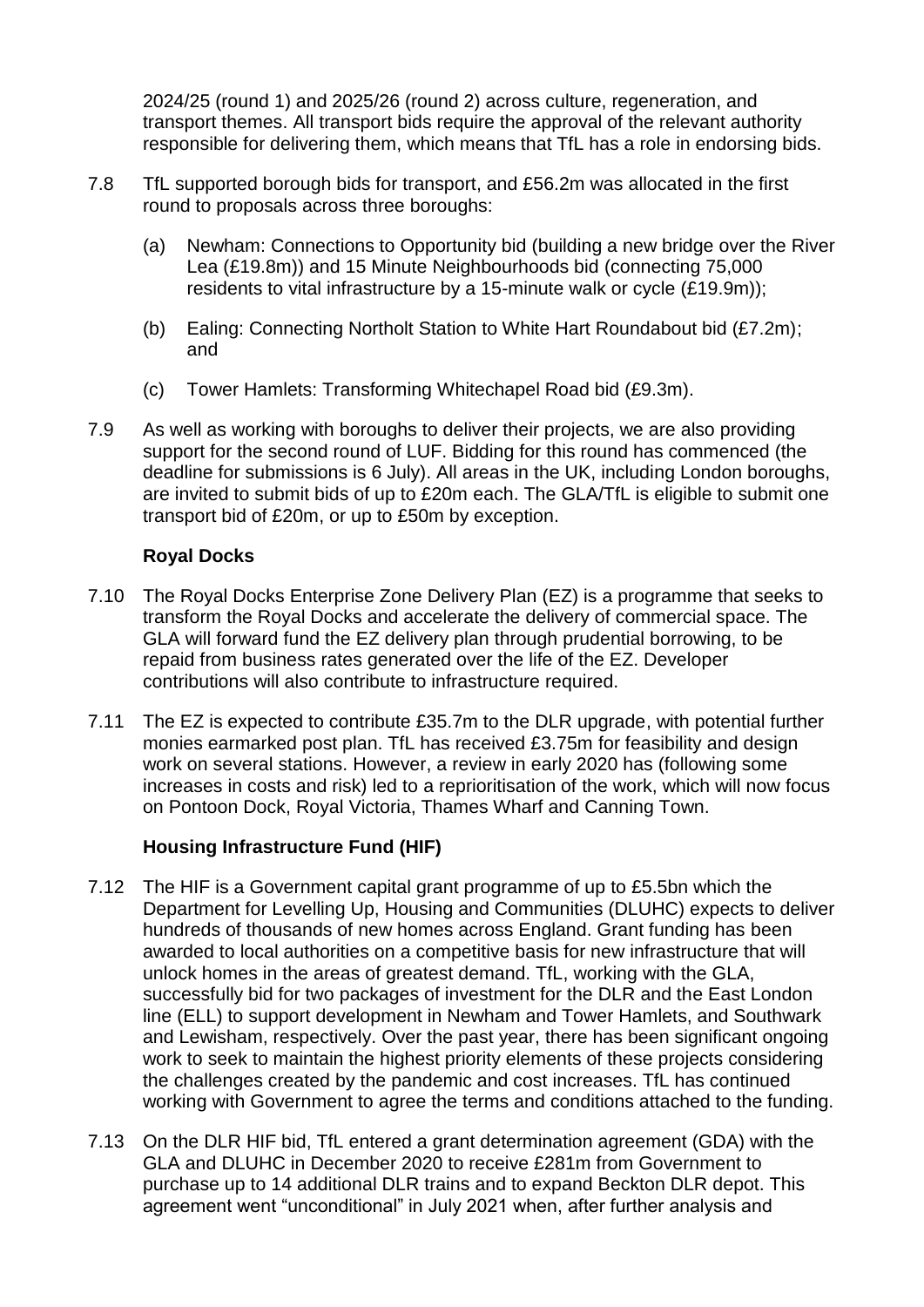discussion with Government, the number of additional trains was reduced from 14 to 11. With 11 additional trains, the updated estimated final cost is £257.5m. We have received £45m for the depot land and infrastructure works, and £74m is due for an initial payment towards the trains. The DLR HIF is one of the largest single contributions that TfL can make to delivering the New Homes and Jobs objective of the MTS by supporting or enabling the delivery of up to 12,000 homes in total, including up to 1,740 homes by TfL at Poplar.

7.14 The ELL HIF programme was awarded £80.1m from Government to increase the capacity of the core section of the line from 16 to 20 trains per hour, as well as an expansion of Surrey Quays station, improvements to Canada Water bus station and a new station at Surrey Canal Road. This will enable development at major housing sites in the area - in total unlocking 14,000 homes.

### **Third-party feasibility funding for major projects**

- 7.15 Transport investment is essential for unlocking the delivery of new homes and in particular ensuring that development is not car dependent but instead supports net zero, mode shift and accessibility objectives. Over the last year we have worked closely with Homes England and DLUHC on feasibility work on the case for a DLR extension to Thamesmead via Beckton Riverside. This project unlocks 20,000- 30,000 homes in East London. Homes England, RB Greenwich, LB Newham, the GLA and developers/landowners have provided £1.3m to support work towards a strategic outline case which can be submitted to Government.
- 7.16 The West London Alliance has commissioned feasibility work for the West London Orbital (WLO) – a new rail service on existing, underused rail lines in west London that TfL are involved in and are working on to consider options for a specific BCIL charge that could contribute towards the scheme's cost. TfL has been investigating the opportunities that development along the route might provide through S106 and, for example, Carbon Offset funding (which boroughs collect from development to offset the carbon impact of development). The WLO would be an extension of the London Overground between Hounslow and Hendon/West Hampstead via Old Oak Common, supporting 15,800 new homes.

## **8 Summary and next steps**

- 8.1 Income from developers in 2021/22 has shown some positive signs of recovery, with MCIL receipts being the highest since collecting began and continued spending of BCIL on transport. We have negotiated significant mitigations through S106 and continue to work with partners to identify and bid for a wide range of funding opportunities, supporting the delivery of the MTS. TfL continues to focus on building and maintaining relationships and engaging effectively in all aspects of the planning system to ensure that opportunities to shape 'good growth' and deliver essential transport improvements are maximised.
- 8.2 As in previous years, third-party funding has continued to play a vital role in delivering transport infrastructure and improvements during 2021/22. It provides an opportunity to mitigate the financial pressures faced by TfL in coming years, and to add to our ability to deliver vital enhancements to the transport network (e.g. stepfree access). However, there are significant and growing challenges as we have had to pause schemes due to uncertainty of our longer-term funding position.